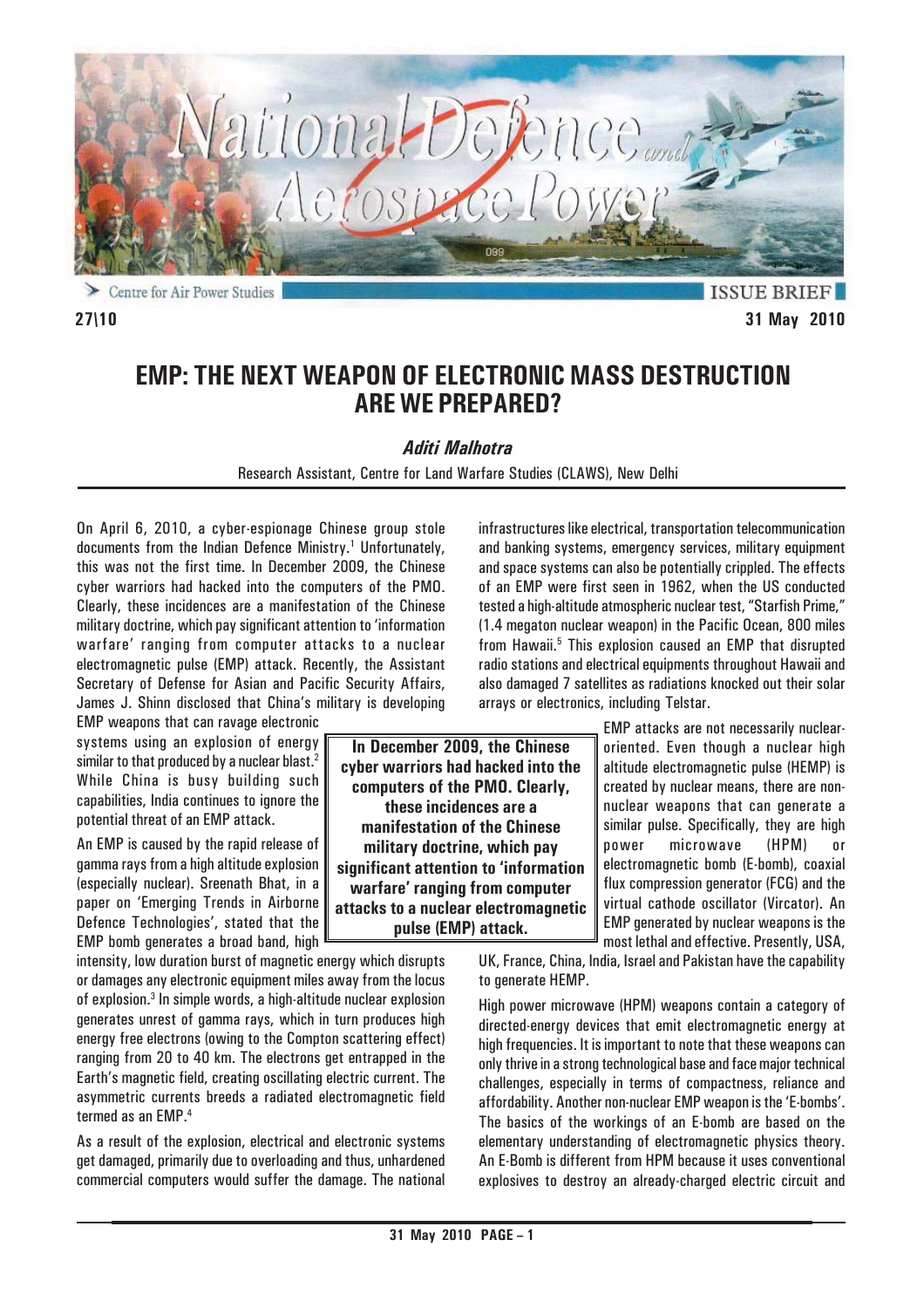# Centre for Air Power Studies

produce the desired EMP. The two versions of the E-bomb, are flux compression generator (FCG) and the virtual cathode oscillator (Vircator). A FCG comprises of an explosive-packed tube positioned inside a larger copper coil. The detonation of the chemical explosives energises the coil, producing a magnetic field. Further, the tube blazes outward, touching the edge of the coil, thereby generating a moving short circuit. FCG usually produce a frequency band below 1 MHz, therefore limiting its target focussing. Other version of an E-bomb, Vircator can generate a more lethal high frequency pulse, with field strength of 900v/m at a range of 1 mile, or 10 kV/m at 150 meters. A Vircator is capable of keeping a low physical profile imperative for packaging in a projectile or bomb and its output power can be easily focused, thereby making it a much effective weapon.6 As pointed out by Major M. Cajon, 10 kV/m could induce electrical charges a billion times more powerful than systems were designed for, not just burning them out, but in some cases melting critical components.<sup>7</sup> Moreover, the higher the explosion takes place, the more

damage it is bound to inflict.

As India continues to modernize, it is inevitably becoming dependent on electronic systems in almost all possible spheres, ranging from civil to military usage. While these developments have enhanced our capabilities and benefitted infrastructures, they have also increased the probability of an EMP strike in the future. Many analysts believe that future wars will not be

fought on battle grounds but in 'control rooms'. Indian analysts have highlighted their fears about an EMP attack by Pakistan on the Indian Silicon Valley, Bangalore. While the validity of this possibility is disputed presently, it can well be likelihood in the coming decade. Keeping these aspects in mind, we need to develop our capabilities from today in order to tackle/challenge the threats of tomorrow. The impact of an EMP strike on India would lead to collective infrastructural failure, sending our country centuries back in time. Telecommunication systems, satellites, transportation (land and air traffic) systems can potentially collapse and so would the banking and financial services, hitting the metropolitan cities significantly heavily. Emergency services would become incapable of effectively responding to a disaster of this level, paralyzing us for years to come.

Most importantly, such a strike would hamper the military arm of a country. With emerging IT technologies, the Indian armed forces are working towards Net-centric warfare (NCW) and evolving their C4I2SR capabilities. The essence of such systems lies in its ability to conduct networkenabled operations. The Indian Army's most ambitious

**As India continues to modernize, it is inevitably becoming dependent on electronic systems in almost all possible spheres, ranging from civil to military usage. While these developments have enhanced our capabilities and benefitted infrastructures, they have also increased the probability of an EMP strike in the future.**

project in this regard is the battle management system (BMS), which would provide a strong link between the

headquarters and foot soldiers. Also, the Indian defence services wish to embark on projects that would integrate the Army, Air Force and Navy. The Indian Army's 'Shakti' artillery combat command and control system (ACCCS) is an example of a successful induction of such projects. Further, the Indian Air Force is working towards an Integrated Air Command and Control System (IACS) and the USA is considering the Indian navy's demand of the Aegis Combat System (ACS). These projects would comprise of sensors, digitally-enabled weapons and information grids, which rely heavily on technologies vulnerable to an EMP strike. Interestingly, military networking in India would employ fibre optic cables which are not susceptible to EMP. But it is important to note that switches and controls that depend on microelectronics combined with fibre optic cables would remain defenceless.

> Air defence radar, satellites, missile complexes, troops and naval assets can be easy targets in this respect. The employment of 3G technology for networking would also be hampered impeding the communication systems. Additionally, systems like digital control systems (DCSs) and programmable logic controllers (PLCs) that are utilised in nuclear plants would also be severely affected, interrupting the nuclear

strike-back capability. Fly-by-wire aircrafts such as the Mirage-2000 would crash (the ones of ground would become inoperable) due to the failure of their wire flight control systems. The proposed procurements of the IAF's aircraft (such as F-16 Super Viper, F-18 Hornet etc) are also fly-by-wire technology conversant, and therefore, would be equally affected by an EMP. It is believed that scientists working on EMP weapons intend to produce bombs that attack artillery shells, missiles and also intercept their trajectory in mid-flight.

E-bombs can be delivered by Surface-to-Surface missiles, cruise missiles (though it has certain limitations due to the size of the priming current and its battery). Conventional aircraft can also be employed to deliver an E-bomb, but would demand careful preparation lest the aircraft gets engulfed in the bombing. Therefore, it would involve delivery by toss bombing or delivering a glide bomb. Also, an adversary can use an unmanned aerial vehicle (UAV) armed with emission locator and E weapons.<sup>8</sup> As noted by W. J Broad, offshore HEMP would destroy an entire coast and regions hundreds of miles inland. Furthermore, a high altitude detonation can be positioned

### **ISSUE BRIEF**